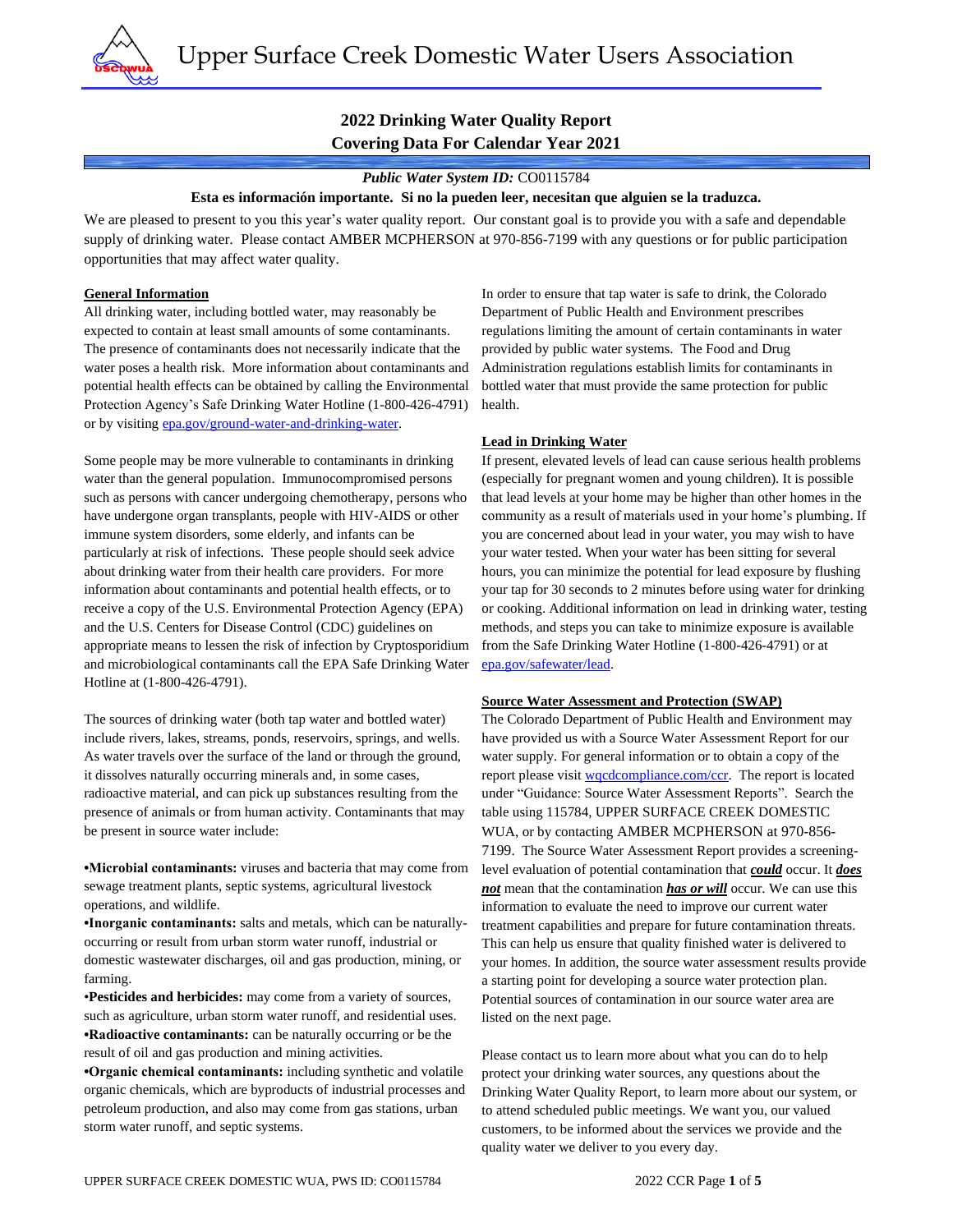# **Our Water Sources**

| Sources (Water Type - Source Type)          | <b>Potential Source(s) of Contamination</b>                                                                                                |
|---------------------------------------------|--------------------------------------------------------------------------------------------------------------------------------------------|
| <b>SURFACE CREEK</b> (Surface Water-Intake) | There is no SWAP report, please contact AMBER<br>MCPHERSON at 970-856-7199 with questions regarding<br>potential sources of contamination. |

### **Terms and Abbreviations**

- **Maximum Contaminant Level (MCL)** − The highest level of a contaminant allowed in drinking water.
- **Treatment Technique (TT)** − A required process intended to reduce the level of a contaminant in drinking water.
- **Health-Based** − A violation of either a MCL or TT.
- **Non-Health-Based** − A violation that is not a MCL or TT.
- **Action Level (AL)** − The concentration of a contaminant which, if exceeded, triggers treatment and other regulatory requirements.
- **Maximum Residual Disinfectant Level (MRDL)** − The highest level of a disinfectant allowed in drinking water. There is convincing evidence that addition of a disinfectant is necessary for control of microbial contaminants.
- **Maximum Contaminant Level Goal (MCLG)** − The level of a contaminant in drinking water below which there is no known or expected risk to health. MCLGs allow for a margin of safety.
- **Maximum Residual Disinfectant Level Goal (MRDLG)** − The level of a drinking water disinfectant, below which there is no known or expected risk to health. MRDLGs do not reflect the benefits of the use of disinfectants to control microbial contaminants.
- **Violation (No Abbreviation)** − Failure to meet a Colorado Primary Drinking Water Regulation.
- **Formal Enforcement Action (No Abbreviation)** − Escalated action taken by the State (due to the risk to public health, or number or severity of violations) to bring a non-compliant water system back into compliance.
- **Variance and Exemptions (V/E)** − Department permission not to meet a MCL or treatment technique under certain conditions.
- **Gross Alpha (No Abbreviation)** − Gross alpha particle activity compliance value. It includes radium-226, but excludes radon 222, and uranium.
- **Picocuries per liter (pCi/L)** − Measure of the radioactivity in water.
- **Nephelometric Turbidity Unit (NTU)** − Measure of the clarity or cloudiness of water. Turbidity in excess of 5 NTU is just noticeable to the typical person.
- **Compliance Value (No Abbreviation)** Single or calculated value used to determine if regulatory contaminant level (e.g. MCL) is met. Examples of calculated values are the 90th Percentile, Running Annual Average (RAA) and Locational Running Annual Average (LRAA).
- **Average (x-bar)** − Typical value.
- **Range (R)**  $-$  Lowest value to the highest value.
- **Sample Size (n)** − Number or count of values (i.e. number of water samples collected).
- **Parts per million = Milligrams per liter (ppm = mg/L)** − One part per million corresponds to one minute in two years or a single penny in \$10,000.
- **Parts per billion = Micrograms per liter (ppb = ug/L)** − One part per billion corresponds to one minute in 2,000 years, or a single penny in \$10,000,000.
- **Not Applicable (N/A)** Does not apply or not available.
- **Level 1 Assessment** A study of the water system to identify potential problems and determine (if possible) why total coliform bacteria have been found in our water system.
- **Level 2 Assessment** A very detailed study of the water system to identify potential problems and determine (if possible) why an E. coli MCL violation has occurred and/or why total coliform bacteria have been found in our water system on multiple occasions.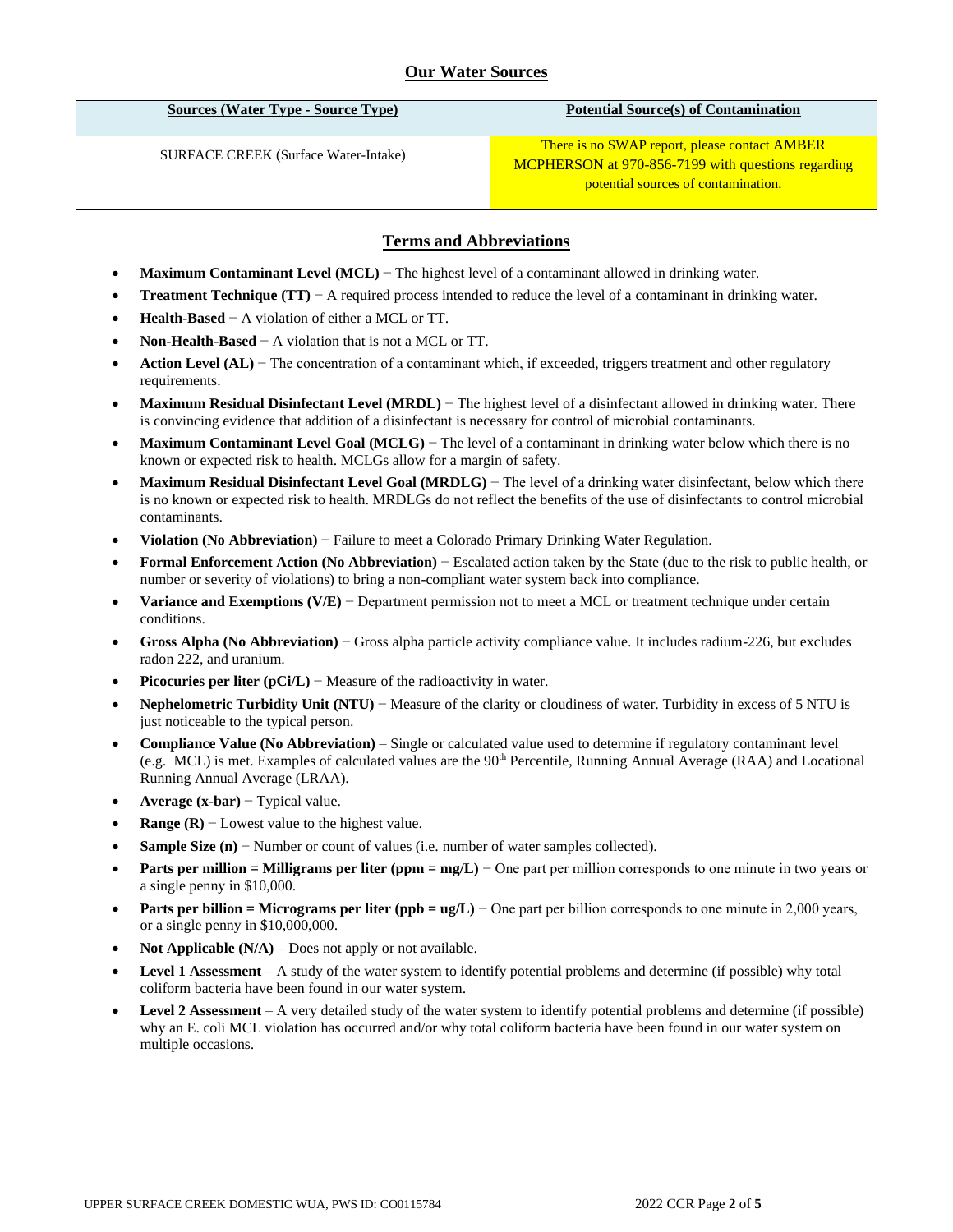### **Detected Contaminants**

UPPER SURFACE CREEK DOMESTIC WUA routinely monitors for contaminants in your drinking water according to Federal and State laws. The following table(s) show all detections found in the period of January 1 to December 31, 2021 unless otherwise noted. The State of Colorado requires us to monitor for certain contaminants less than once per year because the concentrations of these contaminants are not expected to vary significantly from year to year, or the system is not considered vulnerable to this type of contamination. Therefore, some of our data, though representative, may be more than one year old. Violations and Formal Enforcement Actions, if any, are reported in the next section of this report.

**Note:** Only detected contaminants sampled within the last 5 years appear in this report. If no tables appear in this section then no contaminants were detected in the last round of monitoring.

| Disinfectants Sampled in the Distribution System<br><b>TT Requirement:</b> At least 95% of samples per period (month or quarter) must be at least 0.2 ppm $OR$<br>If sample size is less than 40 no more than 1 sample is below 0.2 ppm<br><b>Typical Sources:</b> Water additive used to control microbes |                    |                                                                     |                                                |                              |                               |             |
|------------------------------------------------------------------------------------------------------------------------------------------------------------------------------------------------------------------------------------------------------------------------------------------------------------|--------------------|---------------------------------------------------------------------|------------------------------------------------|------------------------------|-------------------------------|-------------|
| <b>Disinfectant</b><br><b>Name</b>                                                                                                                                                                                                                                                                         | <b>Time Period</b> | <b>Results</b>                                                      | <b>Number of Samples</b><br><b>Below Level</b> | <b>Sample</b><br><b>Size</b> | <b>TT</b><br><b>Violation</b> | <b>MRDL</b> |
| Chlorine                                                                                                                                                                                                                                                                                                   | December, 2021     | Lowest period percentage of samples<br>meeting TT requirement: 100% | $\theta$                                       | 3                            | N <sub>0</sub>                | $4.0$ ppm   |

| Lead and Copper Sampled in the Distribution System |                                |                                       |                              |                           |                                      |                                              |                                                           |                                                                               |  |
|----------------------------------------------------|--------------------------------|---------------------------------------|------------------------------|---------------------------|--------------------------------------|----------------------------------------------|-----------------------------------------------------------|-------------------------------------------------------------------------------|--|
| Contaminant<br><b>Name</b>                         | <b>Time</b><br>Period          | 90 <sup>th</sup><br><b>Percentile</b> | <b>Sample</b><br><b>Size</b> | Unit of<br><b>Measure</b> | 90 <sup>th</sup><br>Percentile<br>AL | <b>Sample</b><br><b>Sites</b><br>Above<br>AL | 90 <sup>th</sup><br>Percentile<br>AL<br><b>Exceedance</b> | <b>Typical Sources</b>                                                        |  |
| Copper                                             | 08/09/2021<br>to<br>09/22/2021 | 1.02                                  | 20                           | ppm                       | 1.3                                  | $\theta$                                     | N <sub>o</sub>                                            | Corrosion of<br>household plumbing<br>systems; Erosion of<br>natural deposits |  |
| Lead                                               | 08/09/2021<br>to<br>09/22/2021 | 25                                    | 20                           | ppb                       | 15                                   | $\overline{4}$                               | Yes                                                       | Corrosion of<br>household plumbing<br>systems; Erosion of<br>natural deposits |  |

| Disinfection Byproducts Sampled in the Distribution System |      |         |                       |                              |                           |            |             |                                |                                             |
|------------------------------------------------------------|------|---------|-----------------------|------------------------------|---------------------------|------------|-------------|--------------------------------|---------------------------------------------|
| <b>Name</b>                                                | Year | Average | Range<br>$Low - High$ | <b>Sample</b><br><b>Size</b> | Unit of<br><b>Measure</b> | <b>MCL</b> | <b>MCLG</b> | <b>MCL</b><br><b>Violation</b> | <b>Typical Sources</b>                      |
| Total<br>Haloacetic<br>Acids<br>(HAA5)                     | 2021 | 48.38   | 15.5 to 103           | 4                            | ppb                       | 60         | N/A         | N <sub>0</sub>                 | Byproduct of drinking<br>water disinfection |
| Total<br>Trihalome<br>thanes<br>(TTHM)                     | 2021 | 49.25   | 14.3 to 91.8          | 4                            | ppb                       | 80         | N/A         | N <sub>o</sub>                 | Byproduct of drinking<br>water disinfection |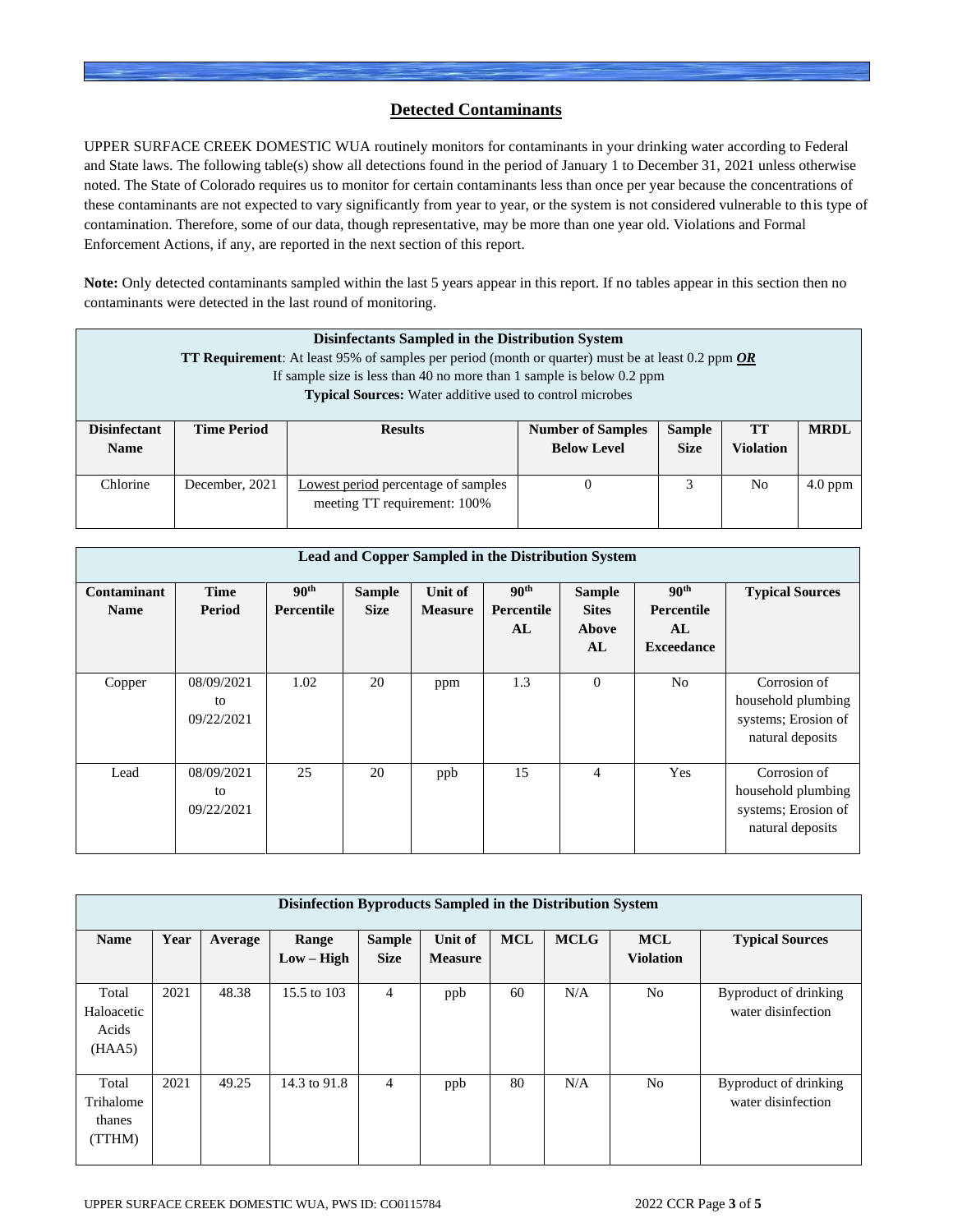| Disinfection Byproducts Sampled in the Distribution System |      |         |                       |                              |                           |            |             |                                |                                             |
|------------------------------------------------------------|------|---------|-----------------------|------------------------------|---------------------------|------------|-------------|--------------------------------|---------------------------------------------|
| <b>Name</b>                                                | Year | Average | Range<br>$Low - High$ | <b>Sample</b><br><b>Size</b> | Unit of<br><b>Measure</b> | <b>MCL</b> | <b>MCLG</b> | <b>MCL</b><br><b>Violation</b> | <b>Typical Sources</b>                      |
| Chlorite                                                   | 2021 | 0.27    | $0.14$ to $0.44$      | 6                            | ppb                       | 1.0        | .8          | No                             | Byproduct of drinking<br>water disinfection |

|             | Summary of Turbidity Sampled at the Entry Point to the Distribution System |                                                                                               |                                                                       |                  |                |  |  |  |
|-------------|----------------------------------------------------------------------------|-----------------------------------------------------------------------------------------------|-----------------------------------------------------------------------|------------------|----------------|--|--|--|
| Contaminant | <b>Level Found</b><br><b>Sample</b><br><b>TT Requirement</b>               |                                                                                               |                                                                       | <b>TT</b>        | <b>Typical</b> |  |  |  |
| <b>Name</b> | Date                                                                       |                                                                                               |                                                                       | <b>Violation</b> | <b>Sources</b> |  |  |  |
| Turbidity   | Date/Month:<br>Jul                                                         | Highest single measurement:<br>$0.08$ NTU                                                     | Maximum 0.5 NTU for any single<br>measurement                         | No.              | Soil Runoff    |  |  |  |
| Turbidity   | Month:<br>Dec                                                              | Lowest monthly percentage of<br>samples meeting TT requirement<br>for our technology: $100\%$ | In any month, at least 95% of<br>samples must be less than 0.1<br>NTU | N <sub>0</sub>   | Soil Runoff    |  |  |  |

| Radionuclides Sampled at the Entry Point to the Distribution System |      |         |                       |               |                |            |             |                  |                                |
|---------------------------------------------------------------------|------|---------|-----------------------|---------------|----------------|------------|-------------|------------------|--------------------------------|
| Contaminant                                                         | Year | Average | Range                 | <b>Sample</b> | Unit of        | <b>MCL</b> | <b>MCLG</b> | <b>MCL</b>       | <b>Typical Sources</b>         |
| <b>Name</b>                                                         |      |         | $Low - High$          | <b>Size</b>   | <b>Measure</b> |            |             | <b>Violation</b> |                                |
| Gross Alpha                                                         | 2019 | 0.3     | $0.3 \text{ to } 0.3$ |               | pCi/L          | 15         | $\Omega$    | N <sub>0</sub>   | Erosion of<br>natural deposits |
| Combined<br>Radium                                                  | 2019 | 1.5     | $1.5 \text{ to } 1.5$ |               | pCi/L          | 5          | $\Omega$    | No               | Erosion of<br>natural deposits |

|                            | <b>Inorganic Contaminants Sampled at the Entry Point to the Distribution System</b> |         |                       |                              |                           |                |                |                                |                                                                                                           |
|----------------------------|-------------------------------------------------------------------------------------|---------|-----------------------|------------------------------|---------------------------|----------------|----------------|--------------------------------|-----------------------------------------------------------------------------------------------------------|
| Contaminant<br><b>Name</b> | Year                                                                                | Average | Range<br>$Low - High$ | <b>Sample</b><br><b>Size</b> | Unit of<br><b>Measure</b> | <b>MCL</b>     | <b>MCLG</b>    | <b>MCL</b><br><b>Violation</b> | <b>Typical Sources</b>                                                                                    |
| Barium                     | 2021                                                                                | 0.03    | $0.03$ to $0.03$      | $\mathbf{1}$                 | ppm                       | $\overline{2}$ | $\overline{2}$ | N <sub>o</sub>                 | Discharge of<br>drilling wastes;<br>discharge from<br>metal refineries;<br>erosion of natural<br>deposits |
| Chromium                   | 2021                                                                                | 1       | $1$ to $1$            | 1                            | ppb                       | 100            | 100            | N <sub>o</sub>                 | Discharge from<br>steel and pulp<br>mills; erosion of<br>natural deposits                                 |
| Nitrate                    | 2021                                                                                | 0.2     | $0.2$ to $0.2$        | 1                            | ppm                       | 10             | 10             | N <sub>o</sub>                 | Runoff from<br>fertilizer use;<br>leaching from<br>septic tanks,<br>sewage; erosion of                    |